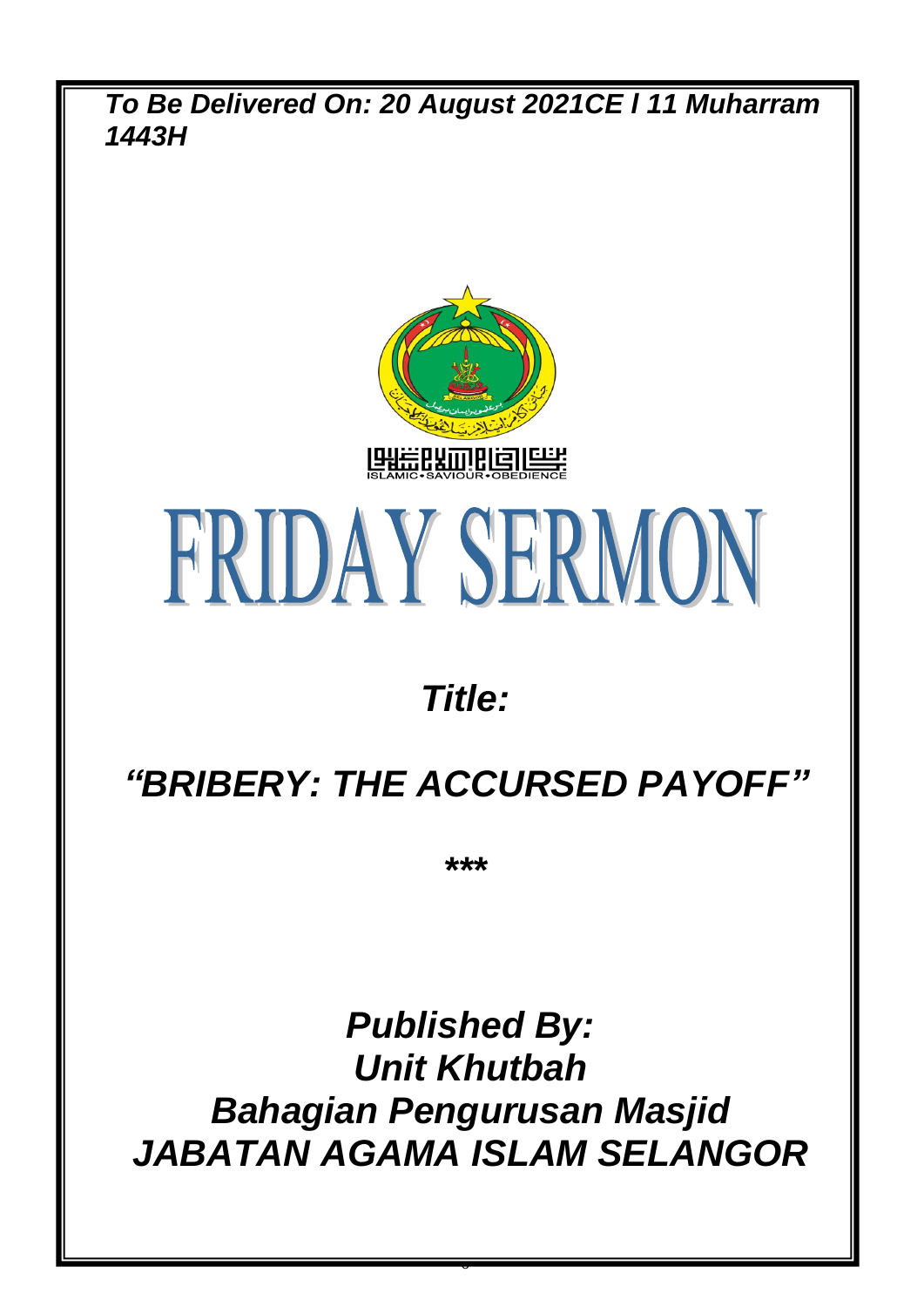## *"BRIBERY: THE ACCURSED PAYOFF"*

់<br>< اَلْحَمْدُ لِلَّهِ الْقَائِل:  $\overline{\phantom{a}}$ ֦֧֦֧֦֧֦֧֦֧֝֝֜֟֓֟֓֟֓֟֟֟֟֟֟֟֟֟֟֟֜֟֟֜֜**֦** َ **تا**<br>• و<br>و ش<br>م  $\frac{1}{2}$ ់<br>រ  $\tilde{1}$ ا ِ<br>ہ تُدۡلوا بِهَ <u>ہ</u> و<br>ا ل ہ<br>ا ور ِرِ طِلِ وَ َٰ  $\overline{\phantom{a}}$ يْنَكُم بِٱلَّبَٰ ر<br>1 ر ؚ<br>ۣ  $\tilde{\cdot}$ م ب ك و .<br>آ ل َٰ  $\overline{\phantom{a}}$ مَوَّا  $\frac{1}{2}$ ِ<br>ج أ **ٔ** ا  $\frac{1}{\epsilon}$ اڪُلوَ و<br>ا ر ده<br>چ  $\ddot{\mathbf{r}}$ ت ر<br>1 َل ِ<br>م و  $\ddot{\cdot}$ مُونَ و ر<br>آ ل ع  $\frac{1}{2}$  $\ddot{\cdot}$ نتُمۡ تَـ  $\frac{1}{2}$ و<br>په ِ<br>ج أ ِ<br>ہ اسِ بِالْإِثْمِ وَ ្ ہ<br>1 بة لِ النَّ َٰ  $\overline{\phantom{a}}$ مَوَّا  $\ddot{\phantom{0}}$ ِ<br>ج أ ؚ<br>ٛ ِن ر<br>م ا م ٗ يق ِ ر  $\ddot{\cdot}$ أُڪُلوا فَ **ٔ** و<br>ا ر<br>شم ہ<br>م َ ِم ِِل ىد<br>ئىم الحُكَّا و<br>ش ្ត<br>រ .<br>أ إِلَى ٱلْحُكَّامِ لِتَأْكُلُوا فَرِيقًا مِّنْ أُمْوَالِ ٱلنَّاسِ بِالْإِثْمِ وَأُنتُمْ تَعْلَمُونَ ۞ ' ْ ِ<br>أَشْہَدُ أَنْ لَّا إِلَهَ إِلَّا اللَّهُ وَحْدَهُ لَا شَرِيكَ لَهُ وَأَشْہَدُ أَنَّ مُحَمَّدًا عَبْدُهُ ِ<br>پنج و<br>ا  $\frac{1}{2}$ ْ ءِ<br>پن ا<br>ا َ<br>م  $\tilde{\mathbf{r}}$  $\frac{1}{2}$ ر<br>ا  $\frac{1}{2}$ ا<br>ا  $\frac{1}{2}$ ′<br>∱ ِ<br>ٌ و<br>ا ់<br>(  $\frac{1}{2}$ ً<br>أ ن<br>م )<br>ጎ لة<br>• ا<br>م: ر<br>ا ً<br>زار<br>ر ا<br>ف  $\frac{1}{2}$ ۔<br>م .<br>د  $\tilde{\mathbf{r}}$  $\overline{\phantom{a}}$  $\mathbf{r}$ وَرَسُوْلُهُ. اَللَّهُمَّ صَلِّ وَسَلِّمْ عَلَى سَيِّدِنَا مُحَمَّدٍ وَعَلَى ءَالِهِ وَأَصْحَابِه ์<br>•ั  $\overline{r}$  $\frac{1}{2}$ انا<br>م و<br>ر ا<br>آ َ و<br>گ  $\frac{2}{\pi}$ ់<br>្ ر<br>در  $\frac{1}{2}$  $\frac{1}{2}$ ِ<br>آ ِ<br>م  $\frac{1}{2}$ <u>ل</u> لة<br>م ُ<br>ጎ .<br>.<br>. ِ<br>∪<br>∫  $\frac{1}{2}$  $\frac{1}{2}$ ِ<br>آ .<br>م  $\frac{1}{2}$  $\frac{1}{2}$  $\overline{\phantom{a}}$  $\ddot{\phantom{0}}$  $\frac{1}{2}$  $\ddot{\phantom{0}}$ أَجْمَعِيْنَ. ់<br>**់**  $\frac{1}{\alpha}$  $\frac{1}{2}$  $\tilde{\mathbf{r}}$  $\tilde{\mathbf{z}}$ ُ ֧֦֧֦֧֦֧֦֧֦֧֦֧֦֧֦֧֘<br>֧֜֜֜֜֜֜֜֜֜

ِّ<br>أَمَّا بَعْدُ، فَيَا أَيُّهَا الْمُسْلِمُونَ! اِتَّقُواْ اللَّهَ! أُوْصِيكُمْ وَإِيَّايَ بِ َ  $\ddot{\cdot}$ و<br>ا ់<br>រ  $\ddot{\cdot}$ لة<br>م  $\frac{1}{2}$ ان<br>ا !<br>...  $\frac{1}{2}$ <u>و</u> י<br>י **ہیں** ا<br>المجموعة<br>المجموعة  $\ddot{\phantom{0}}$ ,<br>ለ يُّهَا الْمُسْلِمُونَ! اِتَّقُواْ اللَّهَ! أَوْصِيكُمْ وَإِيَّايَ بِتَقْوَى اللّٰهِ ِ<br>اس ار<br>•<br>•  $\frac{1}{2}$ ֦֧֦֧֦֧֦֧<u>֦</u>  $\ddot{\phantom{0}}$ . ∶<br>∙ ؾڤۏڹؘ <u>بر</u> ا<br>ابلا<br>ب ُْ فَقَدْ فَازَ الْمُ  $\ddot{\cdot}$  $\frac{1}{2}$ **ّ**  $\frac{1}{2}$  $\frac{1}{2}$ 

قَالَ اللَّهُ تَعَالَى: يَاََّيُّهَا ً<br>ا َ  $\ddot{\phantom{0}}$  $\ddot{\mathbf{r}}$ ه و<br>د سَ<br>ڊ ِ<br>ج  $\overline{\phantom{a}}$ َٰ ِ ر<br>يَاَّيُّهَا ٱلَّذِينَ لَّذِينَ ءَامَنُوا ؙ<br>; ُو<br>و  $\frac{1}{2}$ ام  $\tilde{\epsilon}$ ءَامَنُوا اتَّقُوا ْ مُ ور ان<br>به تَّقَوا ا ِ للَّهَ حَقَّ تُقَاتِهِ  $\ddot{\tilde{}}$ ق ت و<br>په ان<br>مو قٌ  $\tilde{\phantom{0}}$ حَقَّ ثَقَاتِهِۦ ِ<br>ہ وَلَا تَمُوثُنَّ إِ ً<br>أ مُوتَنَّ ور و  $\ddot{\cdot}$ تَمُوتُنَّ إِلَّا الأ  $\ddot{\cdot}$ ر<br>مَّسۡلِمُونَ و نتُم مَّ و<br>په ِ<br>ج أ ر<br>م وَأَنْتُم مُّسۡلِمُونَ ۞ ۚ

#### **Dear blessed Muslims,**

Let us altogether strive to increase our *imaan* (faith) and *taqwa* of Allah *Subhaanahu Wa Ta'aala* by diligently performing all of His Commands and avoiding all of His prohibitions. May we all attain success in this world and the Hereafter.

The *khutbah* this time is titled *"BRIBERY: THE ACCURSED PAYOFF."*

#### **Respected Muslims,**

As Muslims, we are encouraged to seek *halaal* (lawful) sustenance (*rizq*). Islam provides the freedom upon its *ummah* to generate wealth and

 $<sup>1</sup>$  al-Baqarah 2:188.</sup>

<sup>2</sup> Aal 'Imraan 3:102.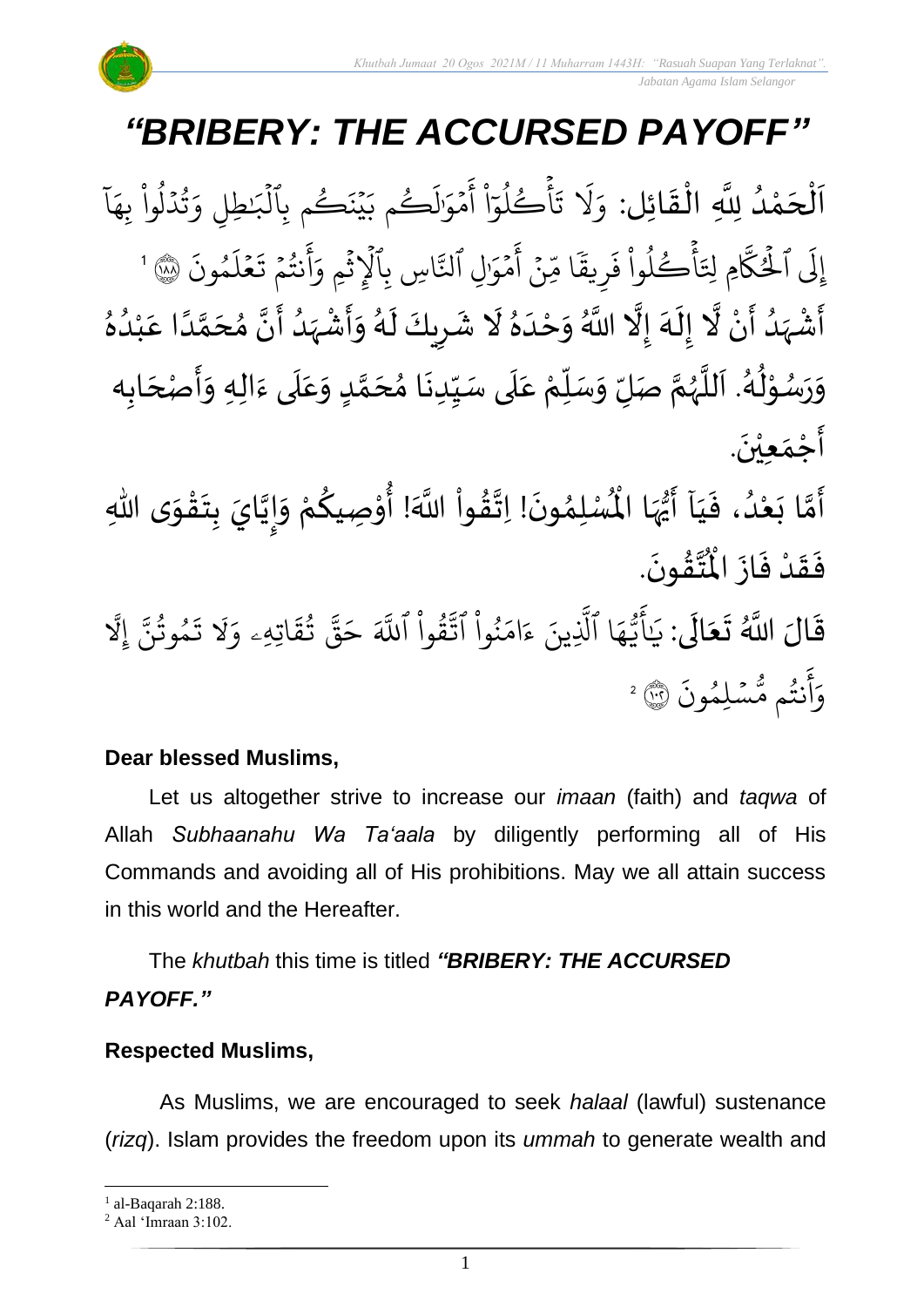

fortune for as long as there is no violation against the *Sharee'ah* of Allah and the boundaries of humanity. One of Allah's prohibition is the crime of bribery or graft.

The year 2020 saw that Malaysia's rank in the Corruption Perception Index dropped from the  $51<sup>st</sup>$  spot to  $57<sup>th</sup>$ , indicating an increase in corruption by 23 percent. This increase is quite worrying and at the same time threatens the wellbeing of the nation and the safety of the society from various angles.

The words of Allah *Subhaanahu Wa Ta'aala* that was recited earlier in the *khutbah*, namely verse 188 of Soorah al-Baqarah, which means:

### *"And do not consume one another's wealth unjustly or send it [in bribery] to the rulers in order that [they might aid] you [to] consume a portion of the wealth of the people in sin, while you know [it is unlawful]."*

Bribery is truly an oppression upon wealth, in the form of acceptance or giving, payoff or kickback, so that one's vested interest is achieved. The bribe can be in the form of accepting money that is not within the person's rights to receive, rewards or anything of value.

Corruption offenses also include abuse of power, which can occur in several situations as in the following:-

1. Receipts and payments as incentives to expedite, approve, and settle matters pertaining to official duties. For example, an applicant who is bidding for a project gifted a holiday package abroad to a government official for approving the project tender to his company.

2. One who uses his position to make profit by awarding contracts or project tenders to family members. While a person of integrity will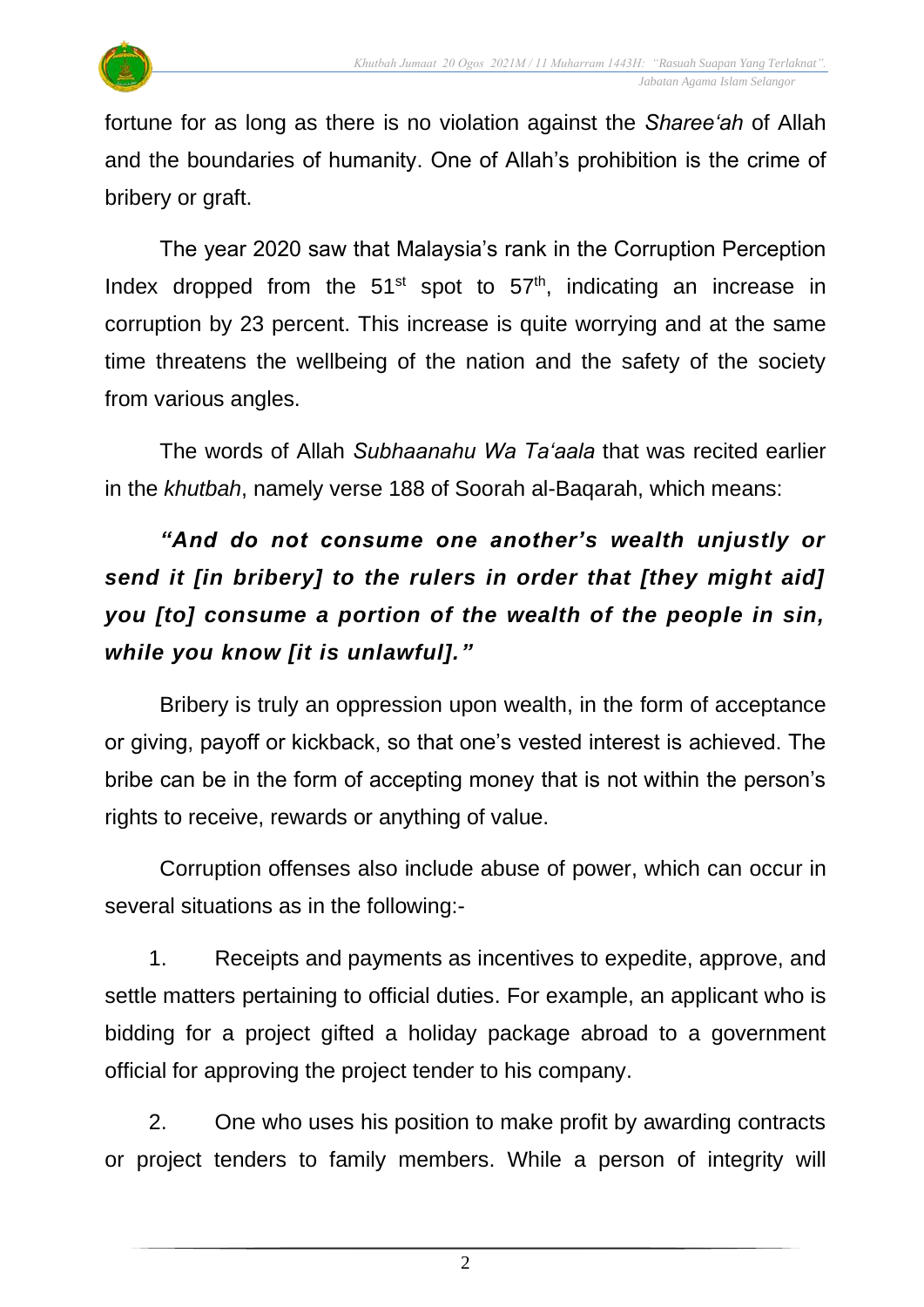

announce such information and exclude himself from being involved in any of the decision regarding those tenders.

#### **Blessed audience,**

Those involved in bribery have chosen to tarnish their self-dignity, corrode family happiness, disrupting the harmony of the society, and threatening the wellbeing of the nation. In the sight of Rasulullah  $\ddot{\mathcal{E}}$ , they are from among the accursed.

In the *hadeeth* of Thawbaan *radiyAllaahu 'anh*, Rasulullah <sup>28</sup> said:



**"The Messenger of Allah & cursed the bribe giver, its** *taker and the one who acts as intermediary between them."*

*(Ahmad)*

This *hadeeth* clearly tells us that every single one of those involved in bribery, namely the giver and taker, the intermediary or proxy for both parties or anyone willing to become the lackey for this heinous crime, they are all accursed and condemned. One who is accursed is definitely prevented from the *rahmah* (mercy) and guidance of Allah. Even more vile is if a person dies while his life is engulfed with heinous corruption.

#### **Esteemed Muslims,**

We can see the adverse effects of bribery in the following matters: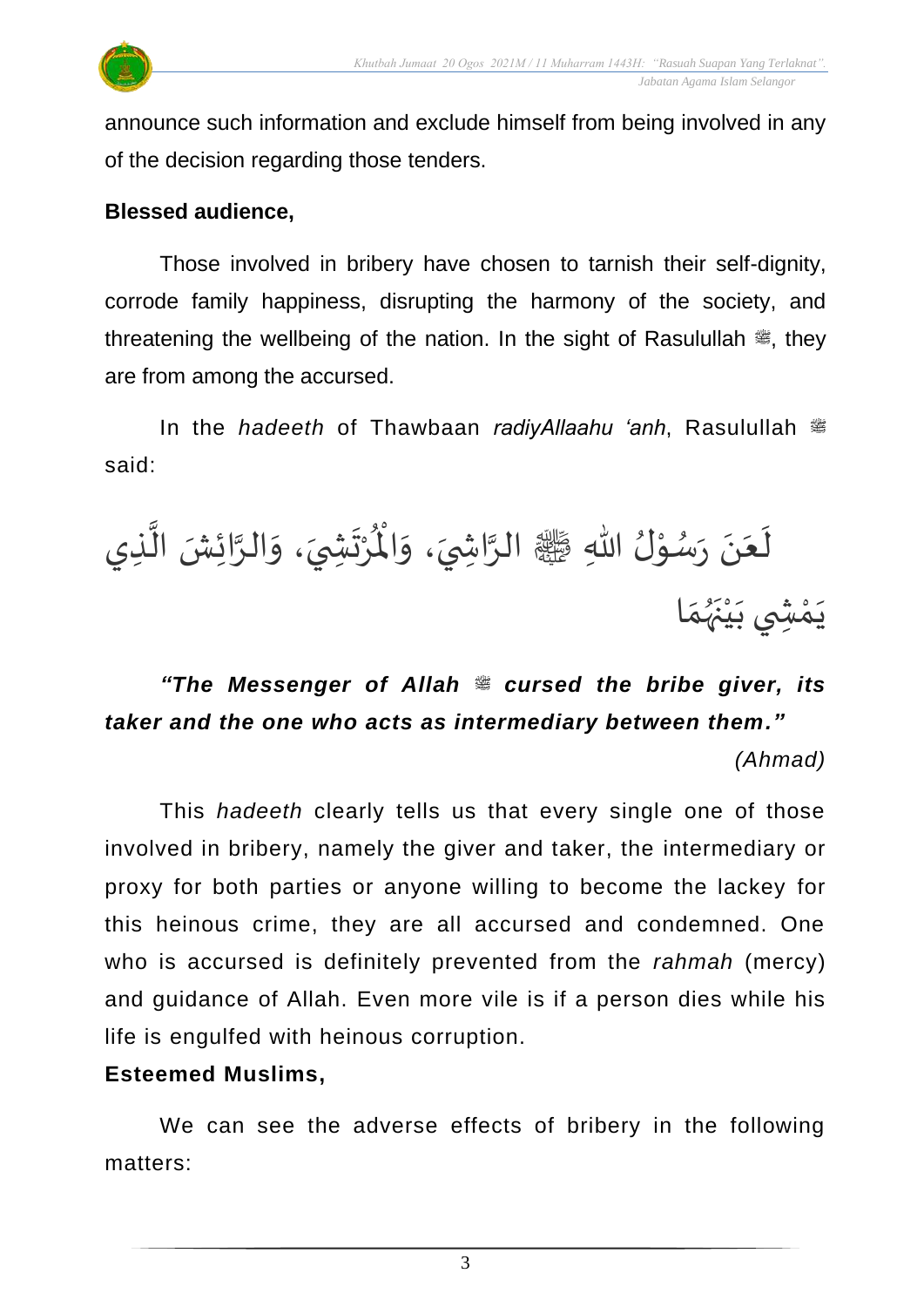**First**: Bribery shields evil and encourages the widespread of criminal activities within society.

**Second:** Oppression in governance by denying the rights of those truly deserving.

**Third**: The destruction of the justice system within a country. Citizens will lose faith in the nation's administrative and management system.

#### **Dear blessed Muslims,**

Selfishness, greed, and the evil crave of living in opulence instantly serve as the main motivation for a person to commit this wicked crime of bribery. *Imaan* and *taqwa* become no longer important for such person. Rewards and sins are ignored for he or she is blinded by the tremendous perks, in addition to worldly pleasures. The factors of life stress and impatience, weakness in self-control, ignorance upon the adverse effects of bribery upon the nation and institutions, the lack of transparency and monitoring within the administration thus creating the opportunity and room for corruption - all of these also contribute to the occurrence of the evil crime of bribery.

Those involved with bribery will have their *du'aa* (supplication) unanswered, their *'ibaadah* (worship) unaccepted, their charity (*sadaqah*) rejected, and in the Hereafter they will be resurrected as a bankrupt (*muflis*). Bribery will not make a person tranquil, while the wealth possessed will become a burden within throughout his life. So know that provisions that are cursed are devoid of *barakah* (blessings). Imagine the children and family members that have been feeding from sources and wealth amassed from unlawful means, what kind of gross betrayal is being committed by a person towards his own family? Be very afraid for Hellfire may become his abode in the Hereafter.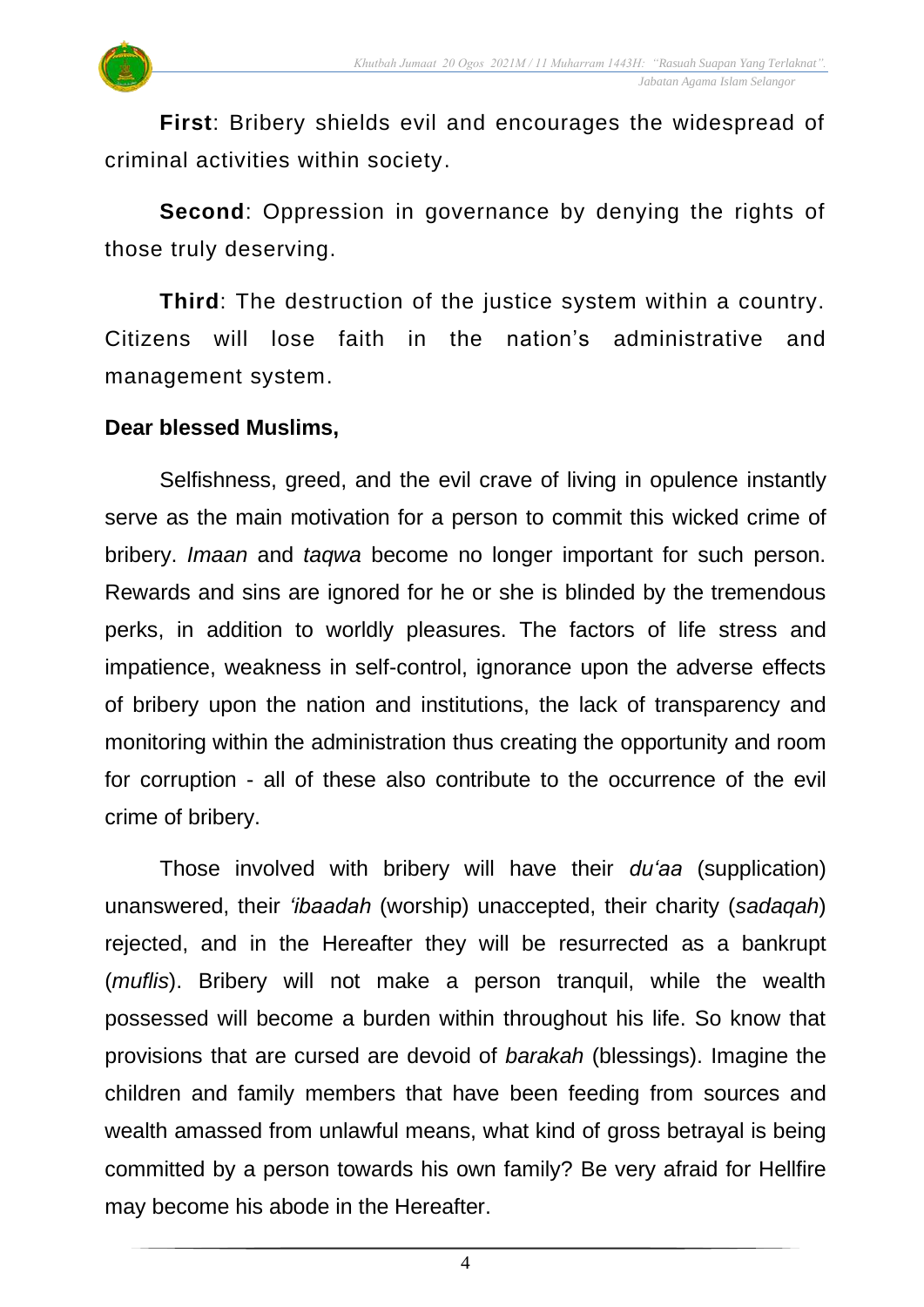

In the *hadeeth* of Ka'b bin 'Ujrah *radiyAllaahu 'anh*, Rasulullah <sup>*s* z</sup> said:

المحمد نَبَتَ مِنْ سُٰحتٍ إلاَّ  $\frac{1}{2}$ ِ<br>ِ ْ َ  $\frac{1}{1}$  $\ddot{\phantom{0}}$  $\frac{1}{\sqrt{2}}$ يَا كَعْبُ بْنَ عُجْرَةَ لاَ يَرْبُو لَحْمٌ ֦֧<u>֚</u>  $\tilde{\mathbf{r}}$ ُ<br>په<br>∙ ْ  $\overline{\phantom{a}}$  $\sim$  $\ddot{\phantom{0}}$  $\frac{1}{2}$ ֦֧<u>֚</u> و<br>م  $\ddot{\phantom{0}}$ ْ ُ ំ<br>រ ์<br>-<br>- $\overline{\phantom{a}}$ كَانَتِ النَّارُ أَولَى بِهِ  $\tilde{\mathbf{r}}$ —<br>∶  $\frac{1}{2}$ اتا<br>ج  $\ddot{\phantom{0}}$ ์<br>-<br>-

*"O Ka'b bin 'Ujrah! There is no flesh raised that sprouts from the unlawful except that the Fire is more appropriate for it."*

*(at-Tirmidhi)*

The Muslim *ummah* must seek and ensure that the *rizq* sought are from sources that are *halaal*, as Allah *Subhaanahu Wa Ta'aala* mentions in verse 168 of soorah al-Baqarah:

و بِعُوا خُطُ و<br>د **ٔ** و<br>م بر<br>مو ة<br>تم  $\ddot{\cdot}$ ت َ َل  $\frac{1}{\alpha}$ ا و .<br>.<br>د ِب ں<br>س س<br>پيد  $\tilde{\cdot}$ ط ֦֧֦<br>֧ׅ֦֦ׅ֝֜֜֜֜֜֜֜֜֜֜֜֜֜֜֜֜֜֜֜֜֘֜֡֜֟֓֟֓֟֓֟֓֟֓<br>֧֧֝֩֞֝ َٰٗل ِ<br>آ ل  $\tilde{\phantom{a}}$ رُضِ حَـ ہ<br>آگ ا فِی الا, ان<br>م ِمم وا ْ وو<br>سما ُك اس ُ بة ا الدَّ ِ<br>م ه و<br>د سَ<br>ڊ ِ<br>ج يَٰٓأَيُّهَا ٱلنَّاسُ كُلُواْ مِمَّا فِى ٱلْأَرْضِ حَلَلَا طَيِّبَا وَلَا تَتَّبِعُواْ خُطُوَتِ **َ** ر<br>و ِهِ ِني ب و<br>مم ت<br>م رو<br>ما و پر<br>لماو ُ ِ<br>م ڪُمُ عَـ  $\frac{1}{2}$ ر .<br>آ مٌو **ل** و<br>لھ بة ٱلشَّيْطَٰنِۚ إِنَّهُۥ لَكُمْ عَدُوٌّ مُّبِينٌ ۞  $\ddot{\phantom{0}}$ 

### *"O mankind, eat from whatever is on earth [that is] lawful and good and do not follow the footsteps of Satan. Indeed, he is to you a clear enemy."*

In conjunction with the new Hijri year 1443, we must continue our resolve and determination in building better personal, family, and community lives. Let us altogether avoid any form of bribery and corruption by building superior identity, faith, integrity, and trustworthiness. Together let us fight the criminals of bribery, whether the giver, taker, or intermediary by lodging report to the Malaysian Anti-Corruption Commission (SPRM). May our nation become free from corruption.

#### **Dearest audience,**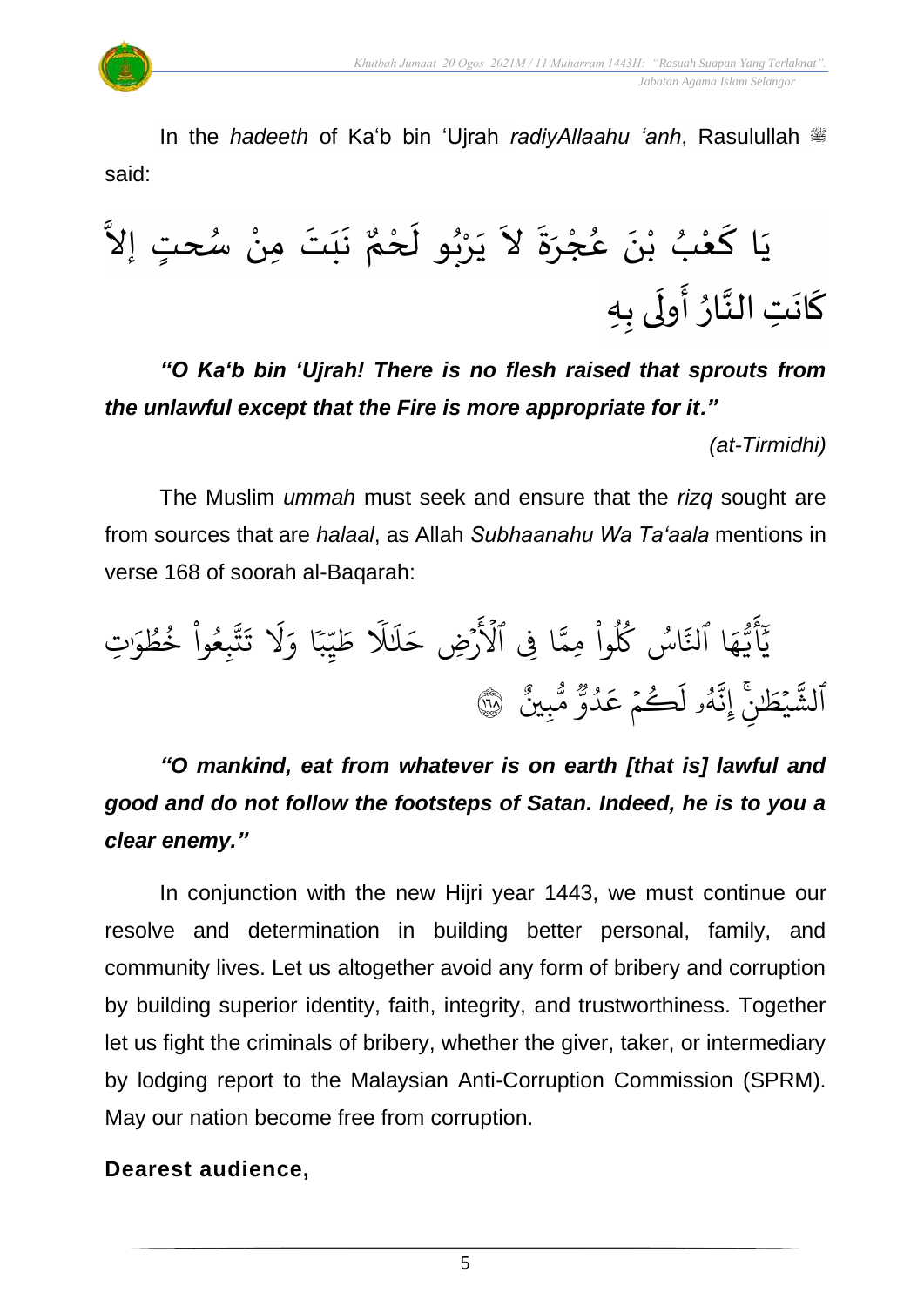To end the *khutbah* today, let us altogether derive internalizations as in the following:

1. The Muslim *ummah* must fear the punishments of Allah *Subhaanahu Wa Ta'aala* upon the accursed practice of bribery.

2. The Muslim *ummah* must unite and cooperate for the sake of curbing the vile practice of bribery.

3. The Muslim *ummah* must prioritize upon the *halaal* and leave out the *haraam* (unlawful) at once, whatever the case may be.

ِجِيمِ ِ<br>س ِن الر ا  $\frac{1}{2}$ ط ي ْ ়ু عُوذُ بِاللَّهِ مِنَ الشَّ و<br>په و<br>م ِ<br>ج أ ֦֧<u>֔</u> ْ ا ن<br>م حۡسِنۡوٓ ُو  $\frac{1}{2}$ ِ<br>ع أ  $\frac{1}{\alpha}$ ةِ و ر<br>م ك ل ه و<br>ا  $\frac{1}{2}$ بر<br>مو ٱِل .<br>ا يُدِيڪُمْ إِلَى  $\frac{1}{2}$ ر  $\ddot{\phantom{0}}$ ِ<br>ج تُلقَوا بِأَ ْ مُ و<br>په ہ<br>1 ور ر<br>1 َل  $\frac{1}{\alpha}$ ِ و بر<br>ا بِيلِ اللَّهِ ِ نفِقُوا فِی سَہ ؙ<br>
<sup>ب</sup> ور ِ<br>ج أ  $\frac{1}{c}$ و ٱلۡمُحۡسِنِينَ  $\frac{1}{2}$ و ہ<br>1 و<br>شا ِب ُي و<br>م ِ نَّ ٱللَّهَ يُحِبُّ ٱلۡمُحۡسِنِينَ ۞ إ

*"And spend in the way of Allah and do not throw [yourselves] with your [own] hands into destruction [by refraining]. And do good; indeed, Allah loves the doers of good."*

*(al-Baqarah 2:195)*

ْ بَارَكَ اللّهُ لِيْ وَلَكُمْ فِي الْقُرْآنِ الْعَظِيْمِ، وَنَفَعَنِيْ وَإِيَّاكُمْ َ  $\ddot{\cdot}$  $\ddot{\phantom{0}}$  $\frac{1}{2}$ ْ َ ֦֧֦֧֦֧֦֧֦֧֦֜֜֜֜֓֓֟֓<br>֧ׅׅ֝֜֜֜֜֜֜֜֜֜֜֬֜֜֜֜֬֟֓֟ ْ  $\frac{9}{4}$ ֦֧֦֧֦֧֦֧֦֧֦֧֦֧֦֧֜֜֜֓֓<br>**֡** ْ <u>و</u>  $\tilde{\mathbf{r}}$  $\frac{1}{2}$ ْ  $\frac{1}{2}$  $\ddot{\phantom{0}}$ ْ ِ<br>م ن<br>• !<br>-<br>- $\tilde{\cdot}$ ំ<br>រ بِمَا فِيْهِ مِنَ الآيَاتِ وَالنِّكْرِ الْحَكِيْمِ وَتَقَبَّلَ مِنِّيْ وَمِنْكُمْ  $\overline{\phantom{a}}$ ֝֟<br>֧֧֟֝֟֝  $\overline{\phantom{a}}$ ؚ<br>م ِ ์ $\frac{1}{2}$ ِ<br>پُ  $\ddot{\phantom{0}}$ ំ<br>រ  $\frac{1}{2}$ ْ ِ<br>م ْ  $\tilde{\cdot}$ ْ ั้<br>∙ู  $\sum$ ن<br>ا  $\frac{1}{2}$  $\frac{1}{2}$  $\tilde{\cdot}$ . ़<br>१ تِلاوَتَهُ، إِنَّهُ هُوَ السَّمِيْعُ الْعَلِيْمُ ْ  $\frac{1}{2}$ ֦֧֦֧֦֧֦֧֦֜֜֜֜֜֜֜֜<br>֧ׅׅ֝֜֜֜֜֜֜֜֜֜֜֜֝֜֜֝֜<del>֟</del> ُ ំ<br>រ ا<br>ما  $\frac{1}{2}$ ُ و<br>گ تة<br>•  $\frac{1}{2}$ .<br>१<br>1  $\ddot{\phantom{0}}$  $\frac{1}{2}$ ارا<br>ج ्<br>नि

 $\sum$ أَقُولُ قَوْلِيْ هَذَا وَأَسْتَغْفِرُ اللّٰهَ الْعَظِيْمَ لِيْ وَلَكُمْ وَلِسَاْئِرِ  $\tilde{\cdot}$ ْ <u>ل</u>  $\tilde{\mathbf{r}}$  $\frac{1}{2}$ ْ إ  $\frac{1}{2}$ ْ َ ֦֧<sup>֦</sup> ∫<br>∕ ِ<br>وف  $\ddot{\phantom{0}}$  $\frac{1}{2}$  $\ddot{\cdot}$  $\overline{\phantom{a}}$ ំ<br>, لمح י<br>י  $\frac{1}{2}$ ر<br>ژ ُ<br>∕ ري<br>لْمُسْلِمَاتِ، فَاسْتَغْفِرُوْهُ إِنَّهُ هُوَ الْغَفُوْرُ الرَّحِيْمُ ْ ن<br>ا  $\frac{1}{\sqrt{2}}$ ֦֧<sup>֦</sup>  $\frac{1}{2}$ **ِ** י<br>י  $\ddot{\ }$  $\frac{1}{2}$ ر<br>گ لة<br>•  $\frac{1}{2}$ ا<br>ِم י<br>י **ہ**<br>• ِ<br>وف  $\ddot{\phantom{0}}$  $\ddot{\cdot}$  $\frac{1}{\lambda}$ ر۔<br>لْمُسْلِمِيْنَ وَالْمُ  $\frac{1}{2}$  $\ddot{\phantom{0}}$ ់<br>**់** الْم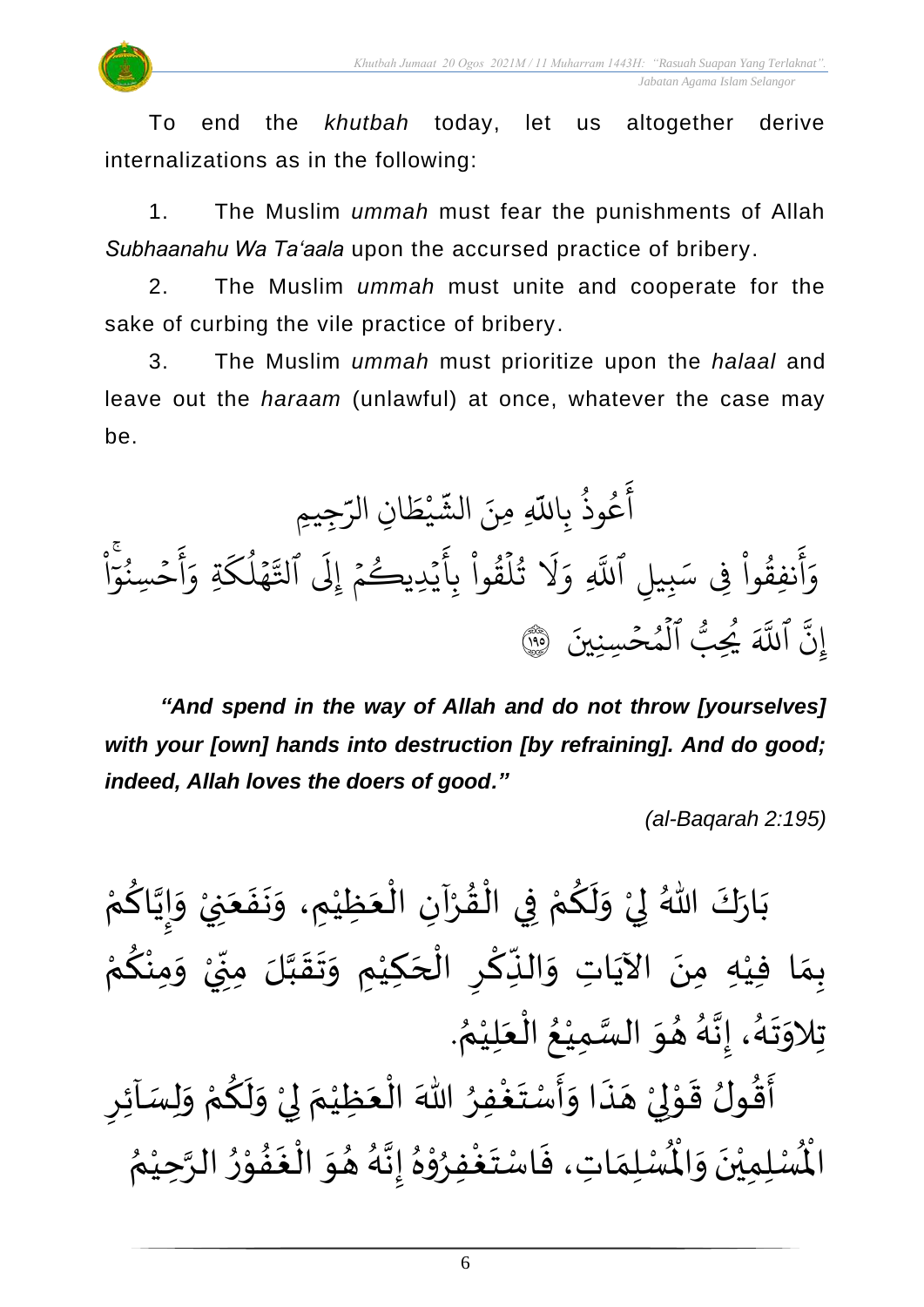# **THE SECOND** *KHUTBAH*

لْمُسْلِمِيْنَ، وَرَزَقَنَا مِنَ الطَّيِّبَاتِ  $\frac{1}{1}$ しんこ ِّسِ ان<br>ا  $\ddot{\phantom{0}}$  $\ddot{\phantom{0}}$  $\frac{1}{2}$  $\ddot{\cdot}$  $\ddot{\phantom{0}}$  $\tilde{\cdot}$  $\ddot{\phantom{0}}$ ់<br>**រ** اَلْحَمْدُلِلَّهِ الَّذِيْ جَعَلَنَا مِنَ الْمُسْلِمِيْنَ، وَرَزَقَنَا مِنَ الطَّيِّبَاتِ.  $\ddot{\phantom{0}}$  $\ddot{\phantom{0}}$ ِ<br>ا  $\frac{1}{2}$  $\ddot{\phantom{0}}$ ا<br>ا ان<br>ا و<br>و **ٔ**  $\overline{\phantom{a}}$ ֦֧֦֧֦֧֦֧֦֧֦֦֧֜֜֜֜֓֓֟֓֟֓֟֓֕<br>**֡** َ ا<br>ا أَشْهَدُ أَنْ لَّا إِلَهَ إِلَّا اللّهُ وَحْدَهُ لاَ شَرِيْكَ لَهُ، وَأَشْهَدُ أَنَّ ْ ر<br>پنج ٍ<br>و  $\frac{1}{2}$ ْ ِ<br>پ ا<br>الم ر<br>ح  $\tilde{\cdot}$  $\frac{1}{2}$ .<br>९<br>न  $\lambda$  $\frac{1}{2}$ َ<br>ا  $\tilde{\cdot}$ ا<br>•<br>• -<br>پ ر<br>د  $\frac{1}{2}$ ْ  $\frac{1}{2}$  $\tilde{\cdot}$ ر<br>ر<br>ا  $\tilde{\mathbf{r}}$ ٝ<br>ؙ  $\overline{\phantom{a}}$  $\frac{1}{2}$ ِّبِّ  $\overline{r}$ مُحَمَّدًا عَبْدُهُ وَرَسُوْلُهُ. اَللَّهُمَّ صَلِّ وَسَلِّمْ وَبَارِكْ عَلَى سَيِّدِنَا  $\tilde{\cdot}$ ن<br>م ر<br>ر<br>ر ا<br>آ َ و<br>گ  $\frac{1}{2}$ ់<br>្ و<br>م  $\frac{1}{2}$  $\tilde{\cdot}$  $^{\circ}$ ٍ<br>'' ْ ِ<br>م ً<br>أ ت<br>م  $\overline{\phantom{a}}$  $\frac{1}{2}$  $\ddot{\phantom{0}}$ ِّ しんこ ۔<br>آ  $\frac{1}{2}$ ْ  $\ddot{\phantom{0}}$  $\tilde{\cdot}$ ْ مُحَمَّدٍ وَعَلَى آلِهِ وَصَحْبِهِ وَمَنْ تَبِعَهُمْ بِإِحْسَانٍ إِلَى يَوْمِ <u>ل</u> ت<br>م  $\overline{\phantom{a}}$  $\frac{1}{2}$  $\overline{\mathbf{r}}$ ً<br>م  $\tilde{\cdot}$ י<br>י ا<br>با<br>•  $\ddot{\phantom{0}}$ ل  $\frac{1}{2}$ ر<br>! ْ <u>د</u><br>-ْ ر<br>ر<br>ر  $\frac{1}{2}$  $\ddot{\phantom{0}}$ ْ  $\frac{1}{2}$  $\frac{1}{2}$ ֦֧<u>֦</u> الدِّيْنِ. أَمَّا بَعْدُ، فَيَا عِبَادَ اللّهِ، اِتَّقُواْ اللَّهَ، أُوصِيكُمْ وَإِيَّايَ ا<br>ا<br>• !<br>-<br>- $\frac{1}{2}$ ِ<br>ْم <u>ل</u> ُ<br>پنج ٔ<br>ا ′<br>مو ن<br>\*  $\ddot{\phantom{0}}$  $\frac{1}{1}$ َ  $\frac{1}{2}$ ٍ<br>'' ْ  $\ddot{\ }$ ت<br>م  $\frac{1}{2}$ ليا ْ  $\frac{1}{\sqrt{2}}$ .  $\ddot{\phantom{0}}$ تقوْنَ ֦֧֝֝֝<br>**֧**  $\frac{9}{4}$ ا<br>استقطا<br>جوا ُ<br>مو بِتَقْوَى اللّهِ فَقَدْ فَازَ الْمُ  $\ddot{\cdot}$  $\frac{1}{2}$ ْ  $\frac{1}{2}$  $\frac{1}{2}$  $\frac{1}{2}$ ֝֝֝֝֝<br>**֧**֝֟֟  $\ddot{\ }$  $\ddot{\cdot}$ 

#### **Dear blessed audience,**

Once more, I would like to remind all of us to always have the *taqwa* of Allah *Subhaanahu Wa Ta'aala* by guarding ourselves and our families from abominable deeds and disobedience against Allah *Subhaanahu Wa Ta'aala*. At the same time, we will continue to pray so that our country will always remain blessed and protected from all forms of threat, as well as contagions from the Covid-19 pandemic. For that, let us graciously accept the government's recommendation by registering ourselves through the *MySejahtera* application in order to obtain vaccine shots that have been authorized by the Ministry of Health Malaysia.

May we become among the slaves of Allah that are patient while enduring all diseases afflicted, disciplined in adhering to the Standard Operating Procedures (SOP) and the new normal practices in overcoming the Covid-19 pandemic, for the sake of our own safety and the community.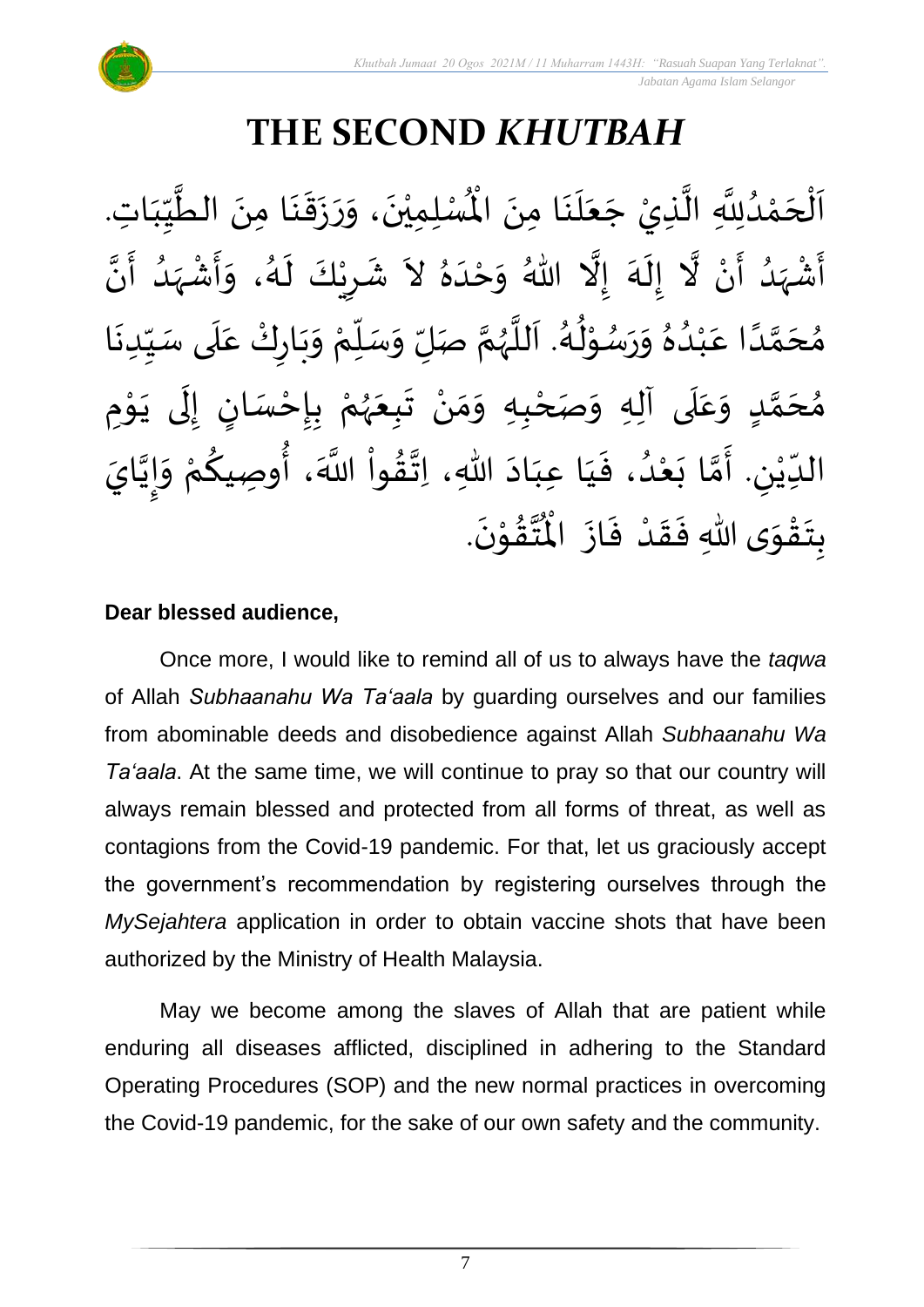While dealing with this pandemic, let us not take the easiest way out by harming and injuring ourselves. We must be selfless, patient, and strong mentally and physically, built upon solid *imaan*.

Let us altogether increase our *salawaat* upon our beloved Prophet Muhammad  $\stackrel{\text{\tiny def}}{=}$  as Allah has commanded:

ا<br>په ِن ٱ إ ِ<br>آ للَّهَ وَمَلْيِكْتَهُ و<br>لھ  $\ddot{\phantom{0}}$ ت ر<br>م چکے<br>غ ِ<br>ا  $\uplambda$  $\frac{1}{2}$ بر<br>م  $\frac{1}{c}$ وَمَلَّيٖكَتَهُۥ يُصَلُّونَ عَلَى ون و<br>ا يُصَلُّونَ عَلَى ٱلنَّبِيِّ و<br>د لنَّبِّيّ يَالَّيُهَا ِ<br>م ه و<br>د سَ<br>ڊ ِ<br>ج  $\overline{\mathcal{L}}$ َٰ ِ يَاًيُّهَا ٱلَّذِينَ ب<br>ا لَّذِينَ ءَامَنُوا صَلُوا ّ و<br>ا نُواْ صَلُّ <u>ہ</u><br>ا ُو  $\frac{1}{2}$ ام  $\tilde{\epsilon}$ ء ا  $\frac{2}{3}$ ن*ش*ليمً  $\ddot{\phantom{0}}$  $\ddot{\cdot}$ ت **ٔ** وا ِم و<br>م ں<br>آ ل ِ<br>م بر<br>سد ِ<br>م يَّهِ وَ<sub>َ</sub>  $\ddot{\phantom{0}}$ ر<br>آ عَلَيْهِ وَسَلِّمُواْ تَسْلِيمًا ۞ اللَّهُمَّ صَلِّ وَسَلِّمْ عَلَى سَيِّدِنَا وَمَوْلاَنَا مُحَمَّدٍ سَيِّدِ الْمُرْسَلِينَ  $\ddot{\phantom{0}}$ ْ  $\ddot{\hat{}}$ للَّهُمَّ صَلِّ وَسَلِّمْ عَلَى سَيِّدِنَا وَمَوْلاَنَا مُحَمَّدٍ سَيِّدِ الْمُ ِّ  $\frac{1}{2}$ <u>لم</u> ت<br>م  $\overline{\phantom{a}}$ )<br>ጎ  $\tilde{\mathbf{r}}$  $\sim$ ֦֝<br>֝**֝**  $\frac{1}{2}$  $\frac{1}{2}$  $\ddot{\phantom{0}}$  $\frac{1}{2}$ سطح<br>ا .<br>م ْ ِ<br>پ  $\overline{r}$  $\frac{1}{2}$ انا<br>م و<br>ر<br>ر ا<br>آ وَارْضَ اللَّهُمَّ عَنْ أَصْحَابِهِ وَقَرَابَتِهِ وَأَزْوَاجِهِ وَذُرِّيَّاتِهِ .<br>تا  $^{\prime}$ ر ا<br>باد<br>•  $\frac{1}{2}$  $\tilde{\cdot}$ ،<br>ڊ —<br>:<br>:  $\frac{1}{2}$  $\ddot{\phantom{0}}$  $\frac{1}{2}$  $\frac{1}{2}$  $\frac{1}{2}$ َ با<br>ج ْ َ<br>م ن<br>م ر<br>ر<br>ر ا<br>آ  $\frac{1}{2}$  $\frac{1}{2}$ أَجْمَعِيْنَ ֦֧֦֧֦֧<u>֦</u> ।<br>न्  $\ddot{\phantom{0}}$ ْ .

ؙۊؙٝڡؚڹؘٵتؚ  $\ddot{\phantom{0}}$ ់<br>: ُْ ُؤْمِنِيْنَ ۖ وَالْمُ  $\tilde{\cdot}$  $\ddot{\phantom{0}}$ ْ ់<br>: ہ<br>ا ِ<br>لْمُ*سْ*لِمَاتِ وَالْمُ  $\frac{1}{2}$  $\frac{1}{\sqrt{2}}$ ِ<br>اَللَّهُمَّ اغْفِرْ لِلْمُسْلِمِيْنَ وَالْمُ  $\frac{1}{2}$  $\ddot{\phantom{0}}$ ់<br>រ ,<br>ለ ֦֧֦֧֦֧֦֧֦֧֦֧֦֧֦֧֜֜֓֓<br>֧ׅ֦֝֜֜֜֜֜֜֜֜֜֜֜֜֜֜֜֞֜֜֜ ْ ن<br>م ر<br>ر<br>ر ا<br>آ  $\mathbf{r}$ ـــ<br>م<br>م الْأَحْيَاءِ مِنْهُمْ وَالأَمْوَاتِ، إِنَّكَ سَمِيْعٌ قَرِيْبٌ مُجِيْبُ الدَّعَوَاتِ َ ֦֧֦֧<u>֦</u> ْ بو<br>زر ់<br>•  $\frac{1}{2}$ י<br>ה ں<br>ج  $\ddot{\ }$ .<br>م ا<br>ا ُ ْ )<br>ጎ ه<br>د ا قَرِرْ  $\overline{\phantom{a}}$  $\frac{1}{2}$ ٌ ، إِنَّكَ سَمِيْعٌ ْ ا<br>با<br>:  $\frac{1}{2}$ وَيَا قَاضِيَ الْحَاجَاتِ. اَللَّهُمَّ أَعِزَّ الْإِسْلاَمَ وَ  $\overline{\phantom{a}}$ ֦֧֦֧֦֧֦֧֦֧֦֧֦֧֦֟֓<br>**֧**  $\overline{a}$ ֝֟֝<br>֝֝֝֝֝֝֝֝֝֝֝֝֝֝֝֝֝֝֝֝֝֝<br>֝֝**֝**  $\frac{1}{2}$  $\frac{1}{2}$ ر<br>آ ة<br>أ و<br>ر<br>ر ن<br>م —<br>:<br>: ا<br>به ا<br>م  $\tilde{\zeta}$ .<br>د  $\tilde{\cdot}$  $\ddot{\hat{}}$ الْمُمْلِمِيْنَ، وَأَهْلِكِ ا<br>م ْ ي  $\ddot{\phantom{0}}$  $\overline{1}$ י<br>**י** ا<br>با  $\tilde{\cdot}$ . ڔ ُشْرِكِيْنَ وَدَمِّرْ أَعْدَاءَكَ أَعْدَاءَ اللدِّيْنِ ْ ِّ  $\frac{1}{2}$ ا<br>ا<br>ا ۔<br>م ۔<br>آ َ<br>و  $\frac{1}{2}$ ا<br>-<br>ا ْ ۔<br>آ ّ<br>ا<br>ا ້ $\frac{1}{2}$  $\sim$  $\tilde{\phantom{a}}$  $\ddot{\phantom{0}}$ ់<br><sup>•</sup>  $\frac{1}{2}$ ْ  $\ddot{\text{r}}$ ُبْتَدِعَةً وَالْمُ  $\frac{1}{2}$  $\frac{1}{2}$ .<br>م  $\ddot{\ }$ ۫<br>ْ  $\ddot{\bm{r}}$ الْكَفَرَةَ وَالْمُ ์ $\tilde{\cdot}$  $\frac{1}{2}$  $\frac{1}{2}$  $\ddot{\cdot}$ ์<br>-<br>-بـــ<br>أ .  $\ddot{\phantom{0}}$ وَانْصُرْنَا عَلَى الْقَوْمِ الْكَافِرِيْنَ ٝ<br>ٔ  $\frac{1}{2}$ ์<br>้ ّ<br>أ  $\frac{1}{2}$ ֦֦֝<br>**֝**  $\frac{1}{2}$ ْ<br>ا  $\overline{\phantom{a}}$ .<br>م  $\ddot{\phantom{0}}$ ۠<br>۠ **ہ** ْ  $\tilde{\phantom{a}}$ 

-<br>اَللَّهُمَّ إِنَّا نَسْأَلُكَ وَنَتَوَسَّلُ إِلَيْكَ بِنَبِيِّكَ الأَمِيْنِ، وَنَسْأَلُكَ ِّ しんけい ا<br>با  $\ddot{\phantom{0}}$  $\ddot{\cdot}$ ំ<br>រ  $\tilde{\mathbf{r}}$  $\frac{1}{2}$ ا<br>ما  $\frac{1}{2}$  $\ddot{\phantom{0}}$  $\ddot{\phantom{0}}$  $\frac{1}{2}$ ُمُ<br>اُ∱  $\frac{1}{2}$  $\ddot{\cdot}$ لة<br>•  $\frac{1}{2}$ انا<br>م ر<br>ر ا<br>آ ्<br>। َ<br>ج ُ<br>الج  $\frac{1}{2}$  $\ddot{\phantom{0}}$  $\frac{1}{2}$ ْ .<br>بِأَسْمَآئِكَ الْحُسْنَى، وَصِفَاتِكَ الْعُظُمَى، أَنْ تَحْفَظَ بِعَيْنِ ์  $\frac{1}{2}$ <u>د</u><br>:  $\ddot{\phantom{0}}$ و<br>ا ֦֧֦֧֦֧֦֧<br>֧֝֜֜֜ ر<br>م ֦֧֦֧֦֧֦֧֦֧֦֧֦֧֦֧֦֧֦֧֦֧֦֧֝֝֟֓֓<u>֚</u>  $\frac{1}{2}$ ֦֧֦֧֦֧֦֧֦֦֟֜֜֜֜֜֜֜֜<br>֧ׅׅׅ֛֛֝֜֜֜֜֜֜֜֜֜֝֜֜֝֜֜  $\ddot{\cdot}$  $\tilde{\cdot}$ ْ ي  $\frac{1}{2}$  $\frac{1}{\sqrt{2}}$  $\ddot{\cdot}$  $\frac{1}{2}$ ْ  $\sum_{i=1}^{n}$ ِ<br>عِنَايَتِكَ الرَّبَّانِيَّةِ، وَبِحِفْظِ وِقَايَتِكَ الصَّمَدَانِيَّةِ، جَلاَلَةَ مَلِكِنَا انہ<br>ا ن<br>ما<br>۸ ا<br>په  $\ddot{\phantom{0}}$  $\ddot{\phantom{0}}$  $\sim$ اتا<br>ا  $\frac{1}{1}$  $\frac{1}{2}$ ات<br>در  $\ddot{\phantom{0}}$  $\frac{1}{2}$ ້<br>: ا<br>م  $\frac{1}{2}$  $\ddot{\cdot}$ ِ<br>الم  $\ddot{\phantom{0}}$  $\frac{1}{2}$  م ظ ع ر<br>آباد  $\frac{1}{2}$ بر<br>مو الْمُعَظَّمِ، سُلْطَان سلَاغُور، سُلْطَان شَرَفُ الدِّين ادريس شاه ر<br>م ة<br>أ ر<br>ر و<br>م  $\frac{1}{\sqrt{2}}$ ُ  $\mathbf{r}$ ا<br>م ់<br>( ر<br>ر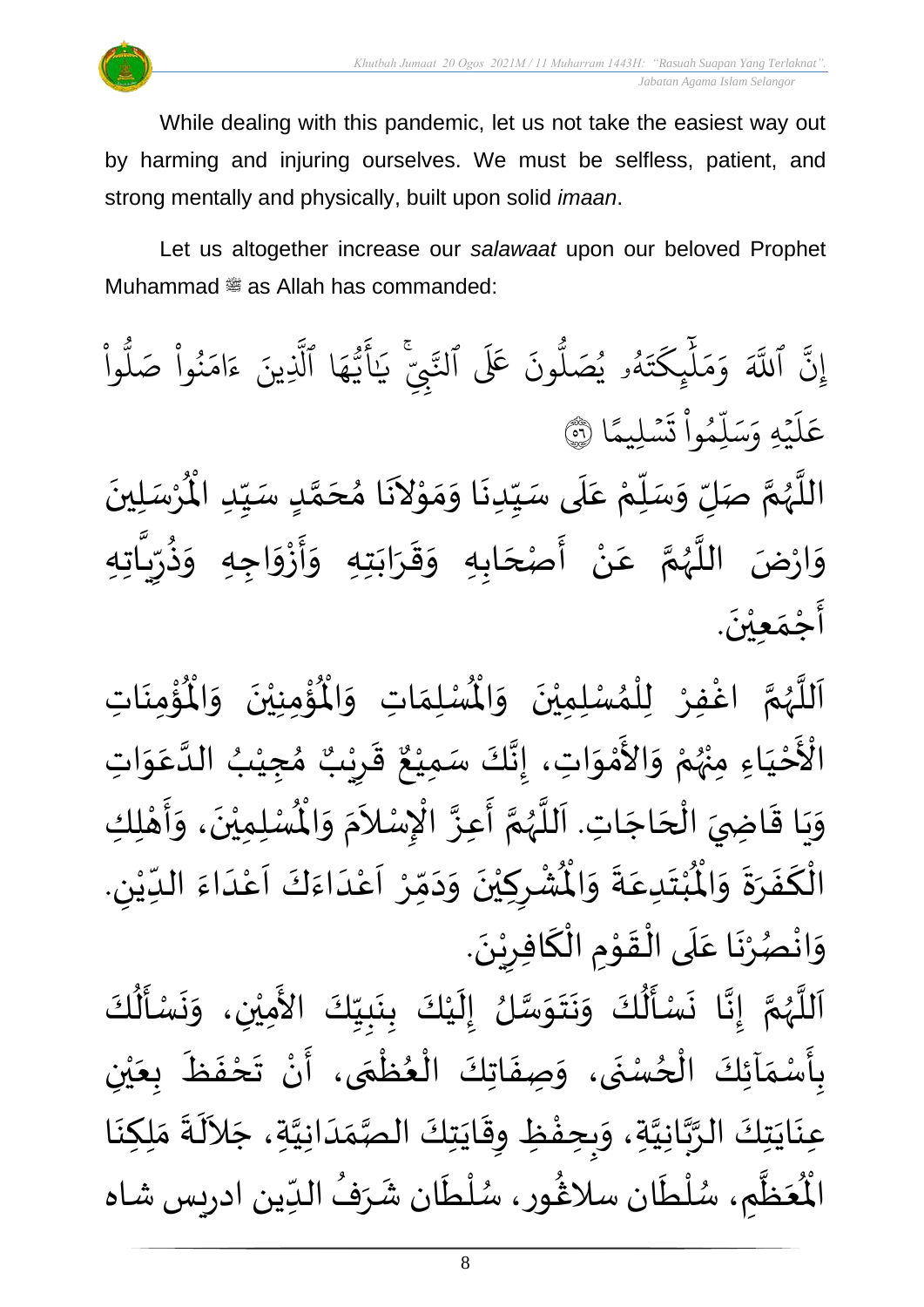

 $\lambda$ الحاج ابن المرحوم سُلْطَان صَلاَحُ الدِّين عبد العزيز شاه  $\ddot{\phantom{0}}$ ់<br>( و<br>ر  $\frac{1}{\sqrt{2}}$ ُ  $\ddot{\cdot}$ الحاج. اَللَّهُمَّ أَدِمِ الْعَوْنَ وَالْبِدَايَةَ وَالتَّوْفِيْقَ، وَالْصِّحَّةَ ة<br>م  $\frac{1}{2}$  $\frac{1}{2}$ ់<br>រ י<br>י ا<br>الم  $\frac{1}{2}$  $\ddot{\cdot}$  $\ddot{\phantom{0}}$ ا<br>ا ้<br>∤  $\frac{1}{2}$  $\ddot{\phantom{0}}$ ់<br>^ َ ْ  $\frac{1}{2}$ َ ا<br>م و<br>ر ا<br>آ ،<br>آ ى<br>وَالسَّلامَةَ مِنْكَ، لِوَلِيِّ عَهْدِ سلاڠُورِ، تَعْكُو أَمِيرِ شَاه اِبْنِ ٝ<br>ْ .<br>م ِّ  $\frac{1}{2}$ ل  $\frac{1}{2}$ ْ  $\ddot{ }$  $\frac{1}{2}$ ا<br>ما  $\frac{1}{2}$ }<br>፟**፟** ٝ<br>ؙ  $\frac{1}{2}$ َ السُّلْطَان شَرَفُ الدِّين ادريس شاه الحاج، فِيْ ــ<br>ٌ ُ  $\frac{1}{2}$ َ<br>ا ٝ<br>ا ل ر<br>سر<br>سر  $\frac{1}{2}$ ْ ्<br>र الأ صَ  $\tilde{\cdot}$ ن و )<br>إ י<br>י م  $\sum_{i=1}^{n}$ أ ।<br>इ م<br>ح<br>ح  $\frac{1}{2}$ وَعَافِيَةٍ بِمَنَّكَ وَكَرَمِكَ يَا ذَاالْجَلالِ وَالإِكْرَامِ. اَللَّهُمَّ أَطِلُ  $\frac{1}{2}$ َ .<br>م  $\frac{1}{2}$ ا<br>:<br>: ن<br>م .<br>ر<br>ر سم<br>تار<br>ا  $\overline{\phantom{a}}$  $\frac{1}{2}$ ْ  $\frac{1}{2}$  $\overline{\phantom{a}}$ ا<br>أ  $\ddot{\cdot}$  $\ddot{\phantom{0}}$ ์<br>-<br>- $\frac{1}{2}$  $\frac{1}{2}$  $\frac{1}{2}$  $\sim$ الْبِلاَدِ، وَ ֦֧֦֧֦֧֝<u>֦</u> ا<br>ا<br>م .<br>ا مُصْلِحَيْنِ لِلْمُوَظَّفِيْنَ وَالرَّعِيَّةِ وَ انہ<br>ا ان<br>م ์ $\overline{\phantom{a}}$  $\ddot{\phantom{0}}$ ់<br>រ ا<br>ا  $\frac{1}{2}$ ُ<br>አ ់<br>ព្ ْ ي  $\overline{\phantom{a}}$ )<br>ጎ  $\frac{1}{2}$ م  $\frac{1}{2}$ و<br>ها رَ **ٔ** ه<br>لم و<br>م و<br>ڪ ້<br>.<br>. غ ِّ<br>ا  $\sum_{i=1}^{n}$ بلاً  $\frac{1}{2}$ م<br>م مَقَاصِدَهُمَا لِطَرِيقِ الْهُدَى وَالرَّشَادِ. ر<br>ر<br>ر ֦֧֦֧֦֧֦֧֦֟֜֜֜֜֜֜֜֜<br>֧֝֜֜ joy  $\sum$  $\frac{1}{\epsilon}$  $\frac{1}{2}$  $\frac{1}{2}$ َ  $\frac{1}{2}$  $\frac{1}{2}$ ្រ  $\tilde{\cdot}$ 

O Allah, You are the Lord that is All Mighty, we are grateful to You for having bestowed upon us *rahmah* and blessings upon this state that continues to prosper and progress, and that its residents remain united, under the auspices and leadership of our Ruler as the Head of Islamic affairs in this state.

O Allah, make us among Your slaves whom are always exalting Your Word and Religion. Keep us away from groups and those that like to criticize, curse, and insult Your Religion.

O Allah, grant us guidance in performing the five obligatory prayers in congregation, fulfilling *zakaat* through Selangor *Zakaat* Board (LZS), and give away our wealth and endowment (*waqf*) through *Perbadanan Wakaf Selangor* (Selangor Endowment Corporation) and *Tabung Infak Jariah Umat Islam Selangor* (TIJARI, Selangor Continuous Charity for Muslims Fund), and to the orphans through Darul Ehsan Islamic Foundation (YIDE).